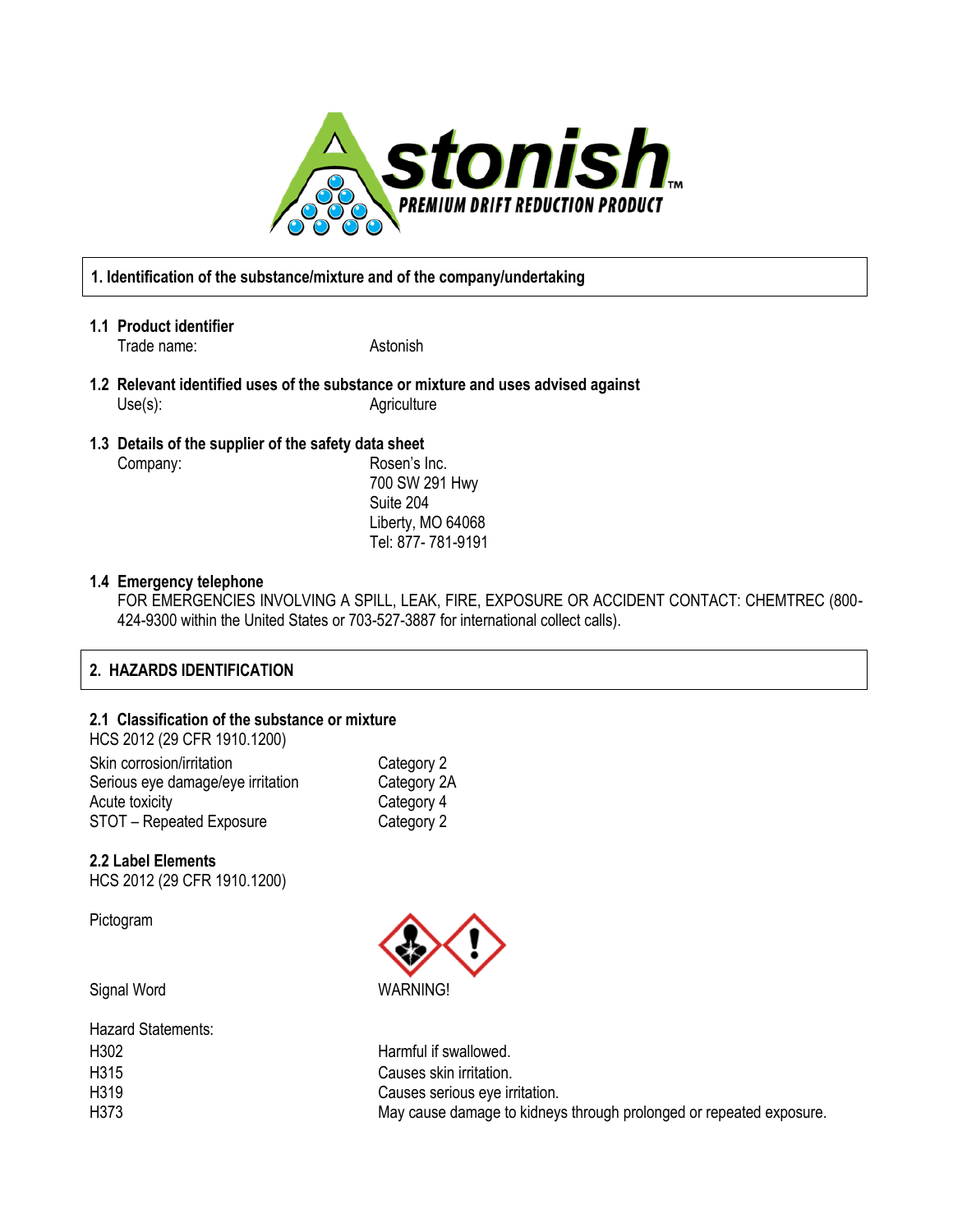| <b>Precautionary Statements</b><br>Prevention<br>P <sub>260</sub><br>P <sub>264</sub><br>P270<br>P <sub>280</sub> | Do not breathe gas/mist/vapors.<br>Wash with plenty of soap and water thoroughly after handling.<br>Do not eat, drink, or smoke when using this product.<br>Wear protective gloves and clothing. Wear protective eye and face<br>protection. |
|-------------------------------------------------------------------------------------------------------------------|----------------------------------------------------------------------------------------------------------------------------------------------------------------------------------------------------------------------------------------------|
| Response<br>P301+P330<br>P302+P352                                                                                | IF SWALLOWED: Rinse mouth.<br>IF ON SKIN: Wash with plenty of soap and water.                                                                                                                                                                |
| P305+P338                                                                                                         | IF IN EYES: Remove contact lenses, if present and easy to do. Continue<br>rinsing.                                                                                                                                                           |
| P311<br>P337+P313                                                                                                 | Call a POISON CENTER or doctor/physician.<br>If eye irritation persists, get medical advice/attention.                                                                                                                                       |
| P362                                                                                                              | Take off contaminated clothing and wash before reuse.                                                                                                                                                                                        |
| Disposal<br>P <sub>501</sub>                                                                                      | Dispose of contents/container to an appropriate treatment and disposal<br>facility in accordance with applicable laws and regulations.                                                                                                       |

## **3. COMPOSITION/INFORMATION ON INGREDIENTS**

#### **3.1 Substance**

Not applicable, this product is a mixture.

## **3.2 Mixture**

Synonyms **Proprietary blend** 

| Hazardous Ingredients and Impurities |                 |         |
|--------------------------------------|-----------------|---------|
| Component                            | CAS Reg. Number | % Wt/Wt |
| PROPRIETARY BLEND                    | *****           | 100     |

The specific chemical identity and/or exact percentage (concentration) of composition has been withheld as a trade secret.

## **4. FIRST AID MEASURES**

| 4.1 Description of first-aid measures |                                                                                                                                                                                                                                                   |
|---------------------------------------|---------------------------------------------------------------------------------------------------------------------------------------------------------------------------------------------------------------------------------------------------|
| General advice                        | Show this safety data sheet to the doctor in attendance.                                                                                                                                                                                          |
|                                       | First responder needs to protect himself.                                                                                                                                                                                                         |
|                                       | Place affected apparel in a sealed back for subsequent decontamination.                                                                                                                                                                           |
| In case of inhalation                 | Move to fresh air. Treat symptomatically. Get medical attention if<br>symptoms persist. If affected person is not breathing, apply artificial<br>respiration.                                                                                     |
|                                       |                                                                                                                                                                                                                                                   |
| In case of skin contact               | Immediate flush skin with plenty of water. Get medical attention if irritation<br>develops and persists.                                                                                                                                          |
| In case of eye contact                | Immediately flush with plenty of water for at least 15 minutes. If easy to do,<br>remove contact lenses. Get medical attention. In case of irritation from<br>airborne exposure, move to fresh air. Get medical attention if symptoms<br>persist. |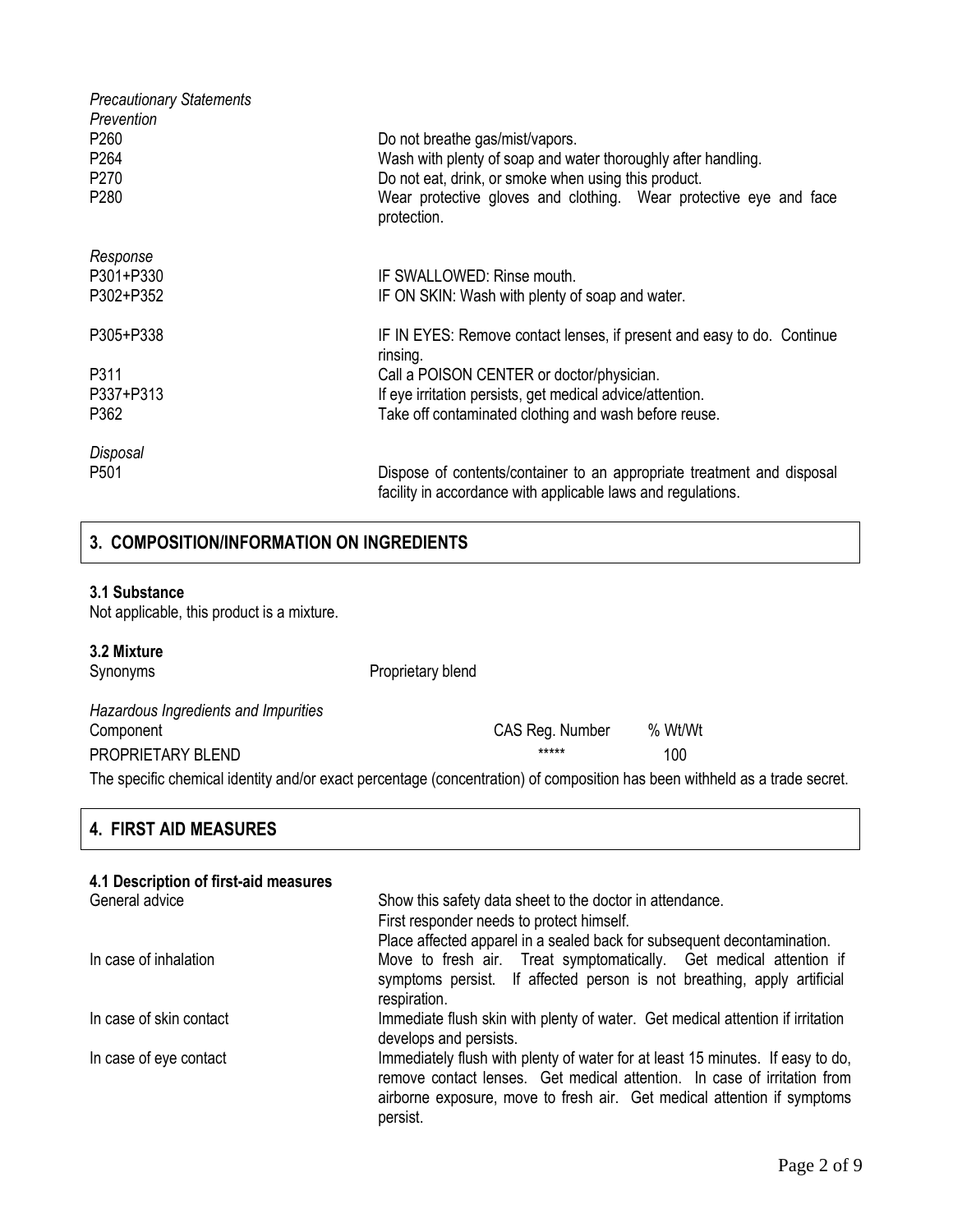#### **4.2 Most important symptoms and effects, both acute and delayed**

Risk Risk Risk of: Serious damage to the eyes, skin irritation, and respiratory irritation.

#### **4.3 Indication of any immediate medical attention and special treatment needed**

Notes to physician and All treatments should be based on observed signs of distress in the patient. Consideration should be given to the possibility that overexposure to materials other than this product may have occurred. Treat symptomatically. There is no specific antidote available.

## **5. FIREFIGHTING MEASURES**

 Flash Point: >100 deg C (> 212 deg F) Method Used: Estimated.

### **5.1 Extinguishing Media**

| Suitable extinguishing media   | Water spray or fog. Carbon dioxide. Foam. |  |
|--------------------------------|-------------------------------------------|--|
| Unsuitable extinguishing media | Water jet.                                |  |

## **5.2 Special hazards arising from the substance of mixture**

Specific hazards during fire fighting Fire conditions may produce oxides of nitrogen, carbon, phosphorus.

## **5.3 Advice for firefighters**

Special protective equipment for firefighters Self-contained breathing apparatus and full protective clothing must be worn in case of fire.

## **6.1 Personal precautions, protective equipment and emergency procedures**

| Personal precautions, protective equipment<br>and emergency procedures   | Use personal protective equipment. Avoid inhalation of vapors and spray<br>mist.<br>For further information refer to section 8 "Exposure controls/personal<br>protection."                                                                                                                                                                                                   |
|--------------------------------------------------------------------------|------------------------------------------------------------------------------------------------------------------------------------------------------------------------------------------------------------------------------------------------------------------------------------------------------------------------------------------------------------------------------|
| <b>6.2 Environmental precautions</b>                                     |                                                                                                                                                                                                                                                                                                                                                                              |
| Environmental precautions                                                | Avoid release to the environment.                                                                                                                                                                                                                                                                                                                                            |
| 6.3 Methods and materials for containment and cleaning up<br>Prohibition | Use only non-sparking tools.                                                                                                                                                                                                                                                                                                                                                 |
| Methods for containment                                                  | Absorb spill with vermiculite or other inert material, then place in a container<br>for chemical waste. Large spills: Flush spill area with water spray. Prevent<br>runoff from entering drains, sewers, or streams. Dike for later disposal. In<br>the event of a spill or accidental release notify relevant authorities in<br>accordance with all applicable regulations. |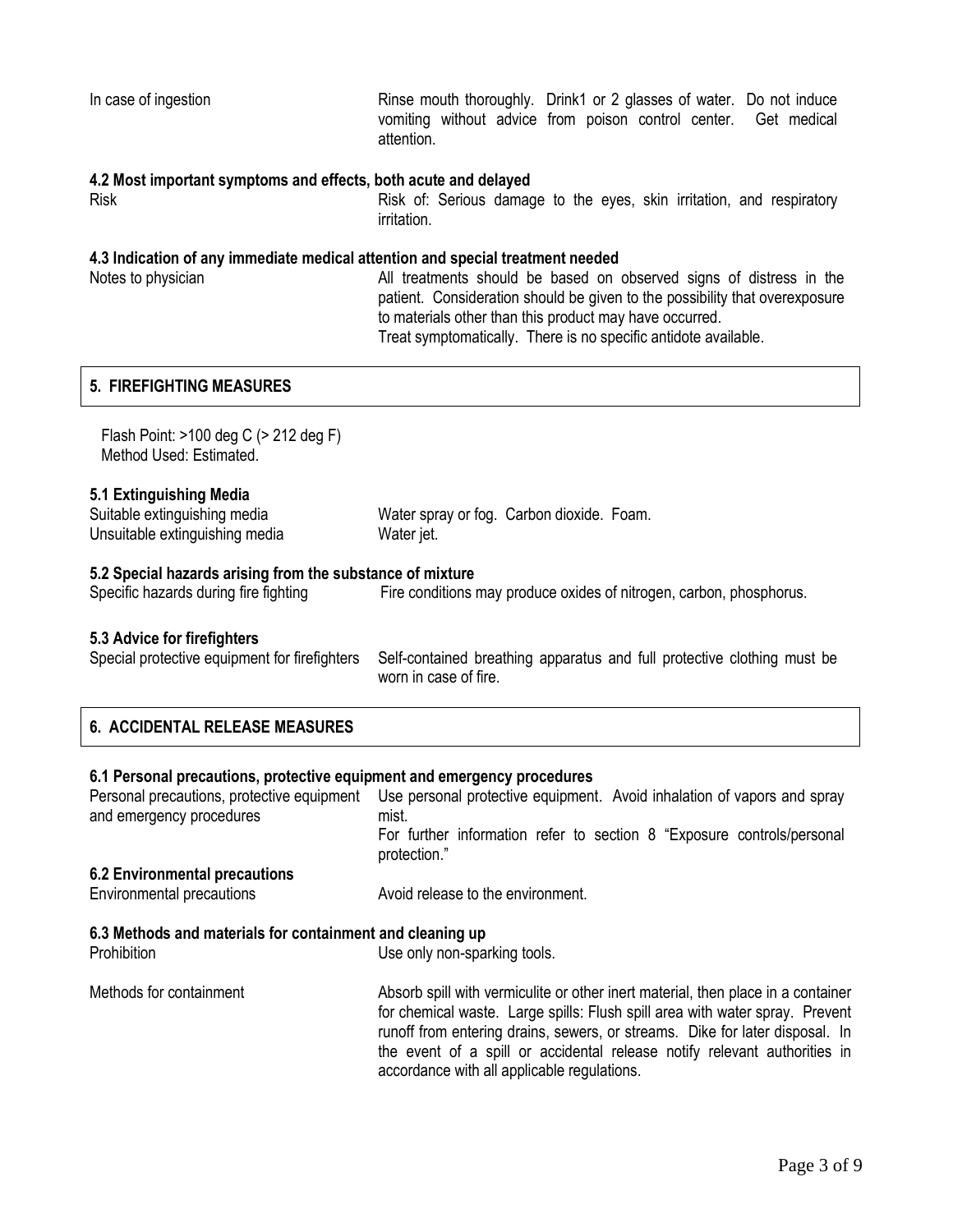## **7. HANDLING AND STORAGE**

### **7.1 Precautions for safe handling**

Avoid contact with skin and eyes. Do not taste or swallow. Avoid inhalation of vapors/water spray. Wash thoroughly after handling.

#### **7.2 Conditions for safe storage, including any incompatibilities**

Keep container tightly closed. Store in a cool, dry, well-ventilated place. Store away from incompatible materials. Recommended storage above 32 F (0 C).

## **7.3 Specific end use(s)**

No data available.

## **8. EXPOSURE CONTROLS/PERSONAL PROTECTION**

### *Introductory Remarks:*

These recommendations provide general guidance for handling this product. Because specific work environments and material handling practices vary, safety procedures should be developed for each intended application. While developing safe handling procedures, do not overlook the need to clean equipment and piping systems for maintenance and repairs. Waste resulting from these procedures should be handled in accordance with Section 13: Disposal Considerations. Assistance with selection, use and maintenance of worker protection equipment is generally available from equipment manufacturers.

### **8.1 Control parameters**

| Ethylene glycol:              | OSHA PEL CLV 50 ppm 125 mg/m <sup>3</sup><br>ACGIH TLV 100mg/m <sup>3</sup> aerosol                                                                                                                                                                                                                                                                                                                                                                                                                                                                                                                                                                      |
|-------------------------------|----------------------------------------------------------------------------------------------------------------------------------------------------------------------------------------------------------------------------------------------------------------------------------------------------------------------------------------------------------------------------------------------------------------------------------------------------------------------------------------------------------------------------------------------------------------------------------------------------------------------------------------------------------|
| 8.2 Exposure controls         |                                                                                                                                                                                                                                                                                                                                                                                                                                                                                                                                                                                                                                                          |
| Control measures              |                                                                                                                                                                                                                                                                                                                                                                                                                                                                                                                                                                                                                                                          |
| <b>Engineering measures</b>   | Good general ventilation (typically 10 air changes per hour) should be used.<br>Ventilation rates should be matched to conditions. If applicable, use process<br>enclosures, local exhaust ventilation, or other engineering controls to maintain<br>airborne levels below recommended exposure limits. If exposure limits have<br>not been established, maintain airborne levels to an acceptable level. Provide<br>eyewash station and safety shower.                                                                                                                                                                                                  |
| Personal protective equipment |                                                                                                                                                                                                                                                                                                                                                                                                                                                                                                                                                                                                                                                          |
| Respiratory protection        | If engineering controls do not maintain airborne concentrations below<br>recommended exposure limits (where applicable) or to an acceptable level (in<br>countries where exposure limits have not been established), an approved<br>respirator must be worn. In the US, if respirators are used, a program should<br>be instituted to assure compliance with OSHA Standard 63 FR 1152, January<br>8, 1998. Respirator type: Air-purifying respirator with an appropriate,<br>government approved (where applicable), air-purifying filter, cartridge or<br>canister. Contact health and safety professional or manufacturer for specific<br>information. |
| Hand protection               | It is good industrial hygiene practice to minimize skin contact.<br>Chemical<br>resistant gloves are recommended.                                                                                                                                                                                                                                                                                                                                                                                                                                                                                                                                        |
| Eye protection                | Wear safety glasses with side shields (or goggles)                                                                                                                                                                                                                                                                                                                                                                                                                                                                                                                                                                                                       |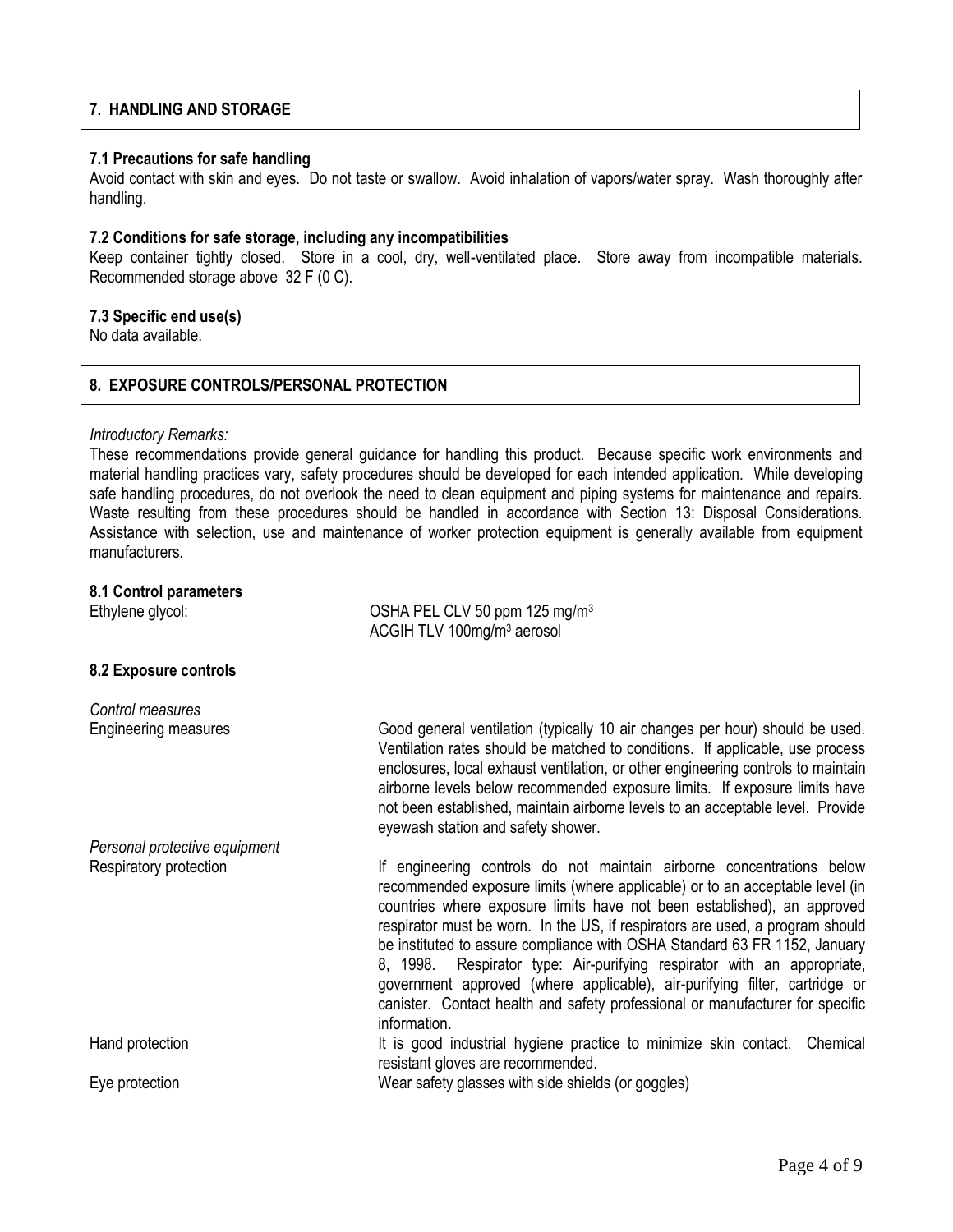| Skin and body protection | Recommended preventive skin protection<br>Footwear protection against chemicals<br>Impervious clothing<br>Choose body protection according to the amount and concentration of the<br>dangerous substances at the work place.<br>Remove and wash contaminated apparel.                                                                                                                                                                                                                                                                                                                         |
|--------------------------|-----------------------------------------------------------------------------------------------------------------------------------------------------------------------------------------------------------------------------------------------------------------------------------------------------------------------------------------------------------------------------------------------------------------------------------------------------------------------------------------------------------------------------------------------------------------------------------------------|
| Hygiene measures         | Observe good industrial hygiene practices.<br>Personal hygiene is an important work practice exposure control measure and<br>the following general measures should be taken when working with or<br>handling this materials:<br>Do not store, use, and/or consume foods, beverages, tobacco<br>1)<br>products, or cosmetics in areas where this material is stored.<br>Wash hands and face carefully before eating, drinking, using<br>2)<br>tobacco, applying cosmetics, or using the toilet.<br>Wash exposed skin promptly to remove accidental splashes or<br>3)<br>contact with material. |
| Protective measures      | Ensure that eyewash stations and safety showers are close to the workstation<br>location.                                                                                                                                                                                                                                                                                                                                                                                                                                                                                                     |

## **9. PHYSICAL AND CHEMICAL PROPERTIES**

Physical and Chemical properties here represent typical properties of this product. Contact the business area using the Product Information phone number in Section 1 for its exact specifications.

## **9.1 Information on basic physical and chemical properties**

| Appearance                             | Physical state: Liquid       |
|----------------------------------------|------------------------------|
|                                        | Color: Amber                 |
| Odor                                   | Mild.                        |
| <b>Odor Threshold</b>                  | No data available            |
| рH                                     | No data available            |
| Freezing point                         | 32 F (0 C)                   |
| Boiling point/boiling range            | No data available            |
| Flash point                            | > 100 deg C (>212 deg F)     |
|                                        | Estimated.                   |
| Evaporation rate (butylacetate = $1$ ) | No data available            |
| Flammability/Explosive limit           | No data available            |
| Autoignition temperature               | No data available            |
| Vapor pressure                         | No data available            |
| Vapor density                          | No data available            |
| Density                                | 1.284 $g/mL$                 |
| Solubility                             | Water solubility:            |
|                                        | 77 F (25 C) Soluble          |
| Partition coefficient: n-octanol/water | Not applicable, preparation. |
| Thermal decomposition                  | No data available            |
| Viscosity                              | No data available            |
| <b>Explosive properties</b>            | No data available            |
| Oxidizing properties                   | No data available            |
|                                        |                              |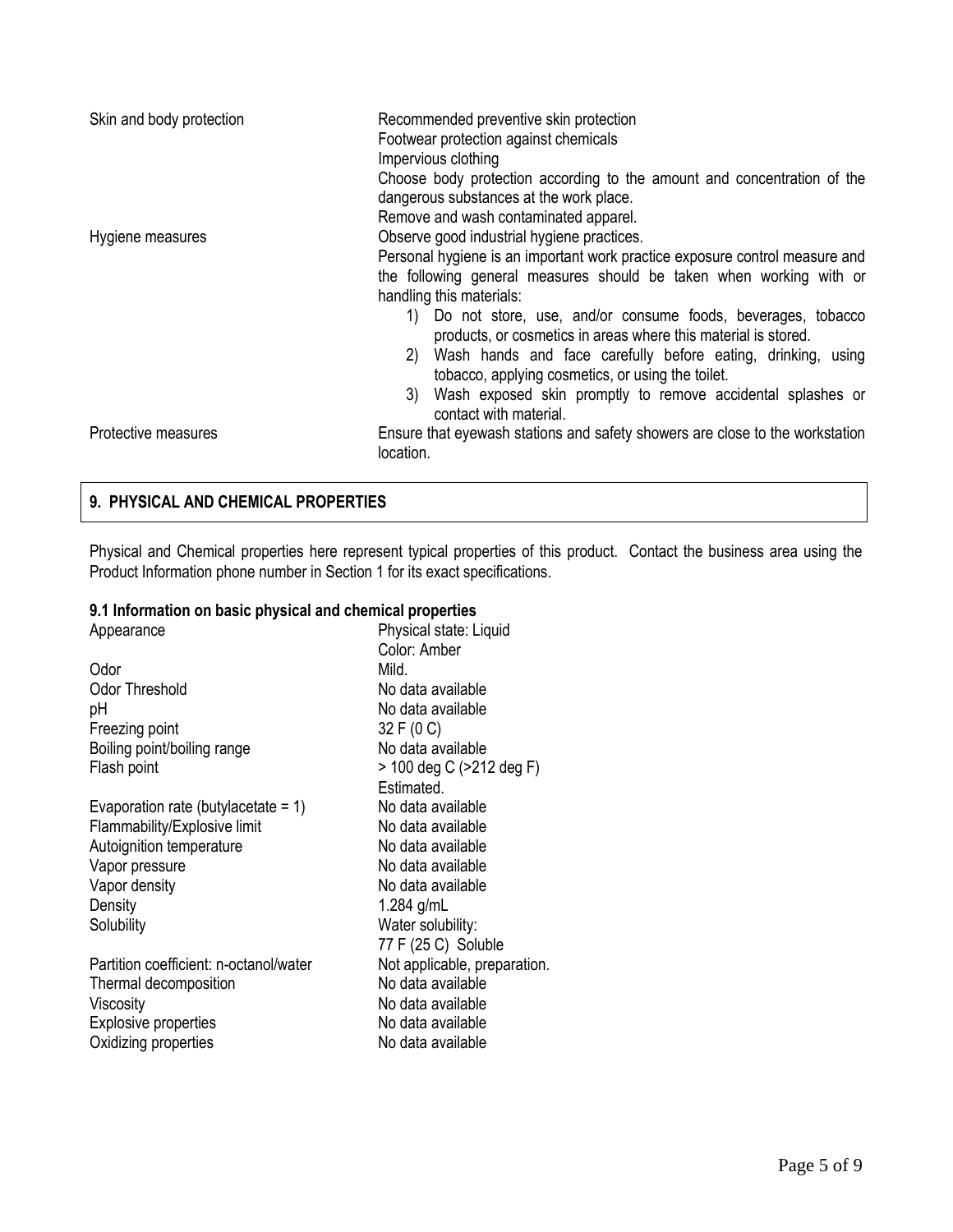## **10. STABILITY AND REACTIVITY**

## **10.1 Reactivity**

No data available

| <b>10.2 Chemical stability</b><br>Chemical stability                                                         | Stable under recommended storage conditions.                     |
|--------------------------------------------------------------------------------------------------------------|------------------------------------------------------------------|
| 10.3 Possibility of hazardous reactions<br>Polymerization                                                    | Hazardous polymerization does not occur.                         |
| 10.4 Conditions to avoid<br>Conditions to avoid                                                              | Keep away from heat and sources of ignition. Store above 32 F.   |
| 10.5 Incompatible materials<br>Reacts with:                                                                  | Oxidizing materials, Acids, Strong reducing agents, Strong bases |
| 10.6 Hazardous decomposition products<br>On combustion or on thermal<br>decomposition (pyrolysis), releases: | Carbon oxides (CO + CO2), nitrogen oxides (NOx)                  |

## **11. TOXICOLOGICAL INFORMATION**

## **11.1 Information on toxicological effects**

| Acute toxicity                    |                                                                                      |
|-----------------------------------|--------------------------------------------------------------------------------------|
| Acute oral toxicity               | Not classified as hazardous for acute oral toxicity according to GHS                 |
|                                   | According to the data on the components                                              |
|                                   | According to the classification criteria for mixtures.                               |
| Acute inhalation toxicity         | Not classified as hazardous for acute inhalation toxicity according to<br><b>GHS</b> |
|                                   | According to the data on the components                                              |
|                                   | According to the classification criteria for mixtures.                               |
| Acute dermal toxicity             | Not classified as hazardous for acute dermal toxicity according to GHS               |
|                                   | According to the data on the components                                              |
|                                   | According to the classification criteria for mixtures.                               |
| Acute toxicity (other routes of   |                                                                                      |
| administration)                   | No data available.                                                                   |
| Skin corrosion/irritation         |                                                                                      |
| Skin irritation                   | Not classified as irritating to skin.                                                |
|                                   | According to the data on the components                                              |
|                                   | According to the classification criteria for mixtures                                |
|                                   |                                                                                      |
| Serious eye damage/eye irritation |                                                                                      |
| Eye irritation                    | Risk of serious damage to eyes.                                                      |
|                                   | According to the data on the components.                                             |
|                                   | According to the classification criteria for mixtures.                               |
| Respiratory or skin sensitization |                                                                                      |
| Sensitization                     | Does not cause skin sensitization.                                                   |
|                                   | According to the data on the components                                              |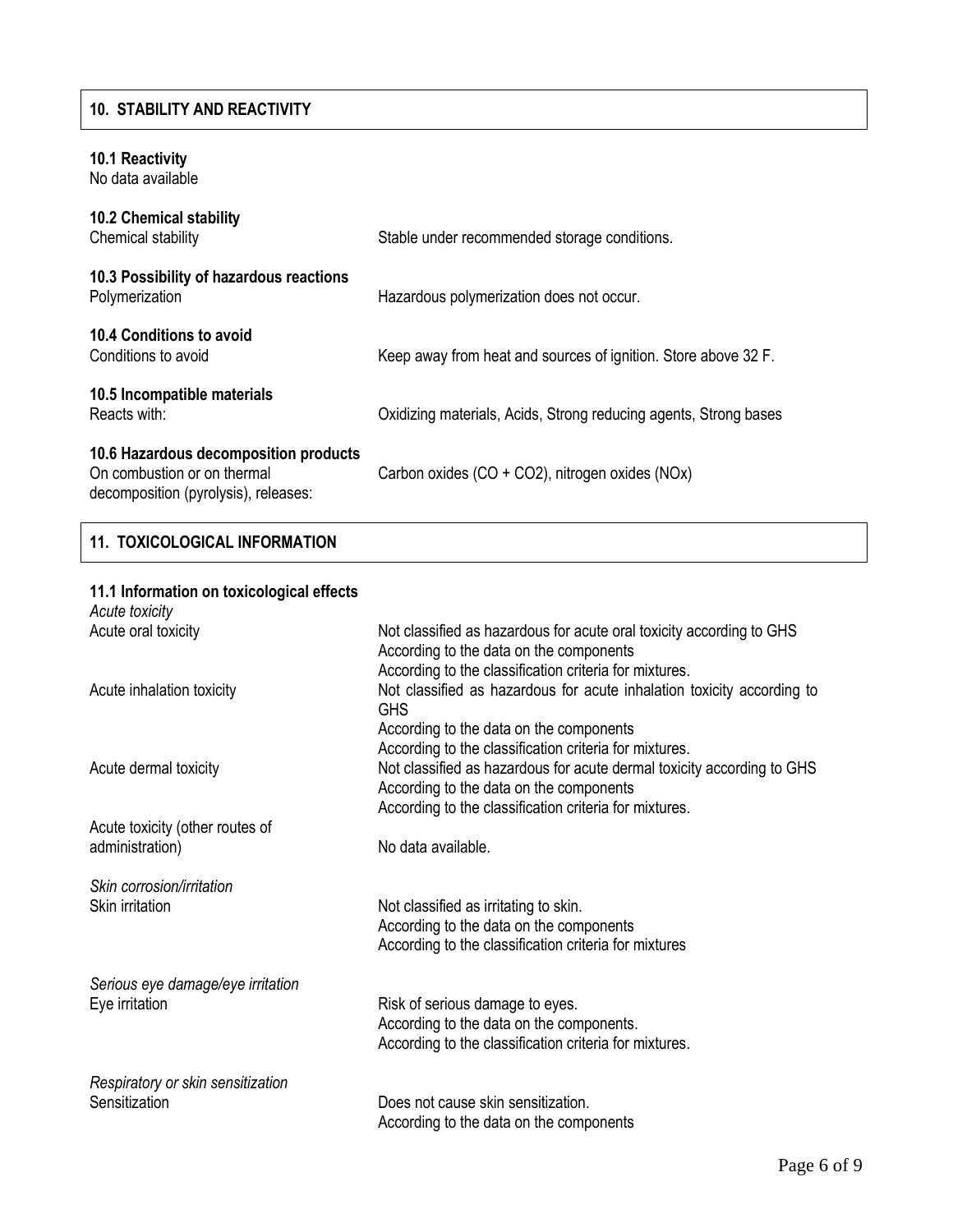|                                                                | According to the classification criteria for mixtures.                                                                                                                                                                                                                                                                                           |
|----------------------------------------------------------------|--------------------------------------------------------------------------------------------------------------------------------------------------------------------------------------------------------------------------------------------------------------------------------------------------------------------------------------------------|
| Mutagenicity<br>Genotoxicity in vitro<br>Genotoxicity in vivo  | Product is not considered to be genotoxic<br>According to the data on the components<br>According to the classification criteria for mixtures.<br>Product is not considered to be genotoxic<br>According to the data on the components<br>According to the classification criteria for mixtures.                                                 |
| Carcinogenicity<br>Carcinogenicity                             | No data available                                                                                                                                                                                                                                                                                                                                |
| <b>NTP</b><br><b>IARC</b><br><b>OSHA</b><br><b>ACGIH</b>       | This product does not contain any ingredient designated as probable or suspected human carcinogens by:                                                                                                                                                                                                                                           |
| Toxicity for reproduction and development<br>No data available |                                                                                                                                                                                                                                                                                                                                                  |
| <b>STOT</b><br>STOT-single exposure<br>STOT-repeated exposure  | The substance or mixture is not classified as specific target organ toxicant,<br>single exposure.<br>According to the classification criteria for mixtures.<br>The substance or mixture may cause damage to the kidney after repeated<br>ingestion. The substance may cause damage to the kidney after repeated<br>skin contact with high doses. |

## **12. ECOLOGICAL INFORMATION**

**12.1 Toxicity**

No data available.

**12.2 Persistence and degradability** No data available.

## **12.3 Bioaccumulative potential**

No data available.

**12.4 Mobility in soil** No data available

## **12.5 Results of PBT and vPvB assessment** No data available.

# **12.6 Other adverse effects**

No data available

## **12.7 Ecotoxicity assessment**

No data available.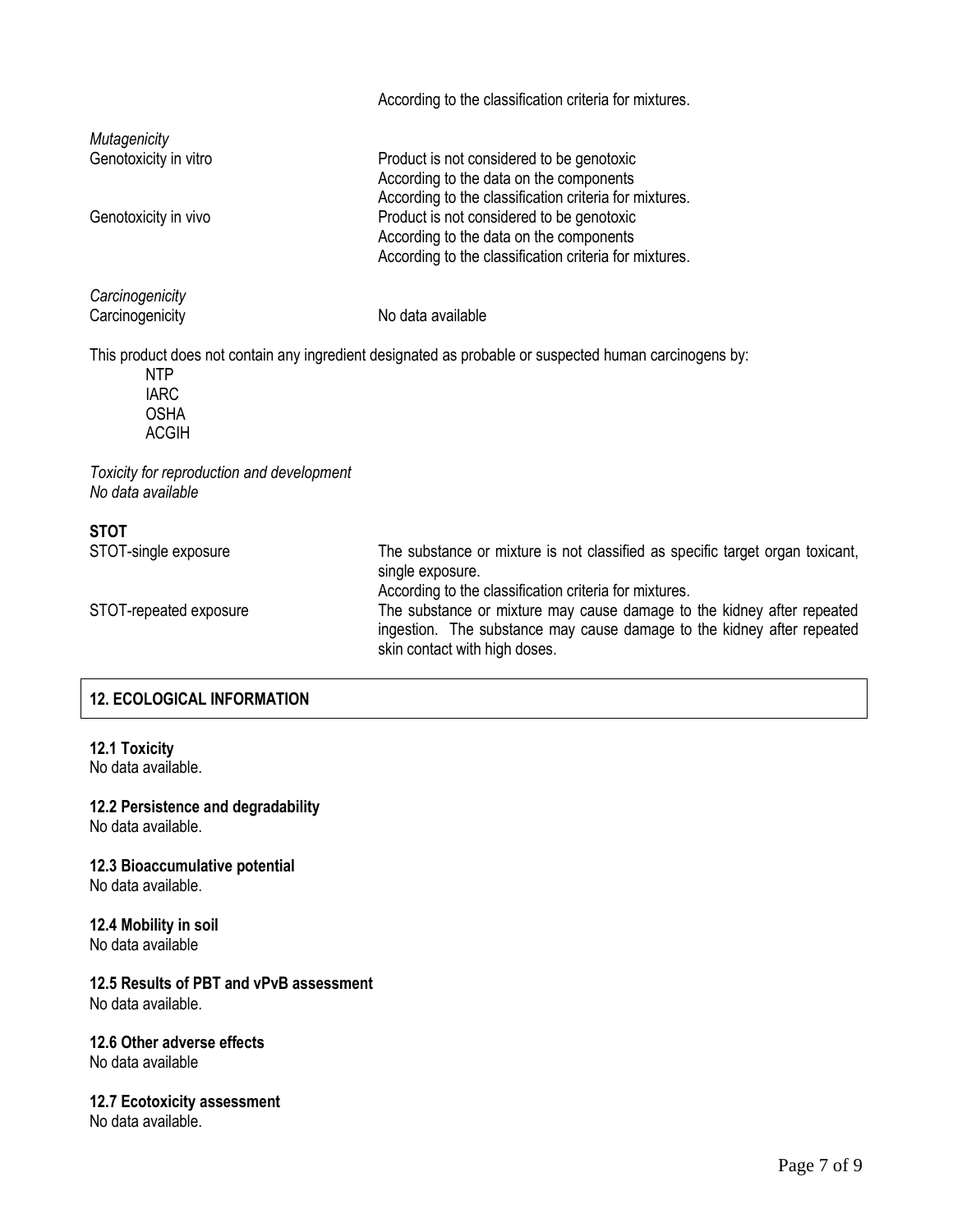## **13. DISPOSAL CONSIDERATIONS**

## **13.1 Waste treatment methods**

*Product Disposal*

Advice on Disposal **Dispose** of waste and residues in accordance with local authority requirements. Incinerate. Since emptied containers retain product residue, follow label warnings even after container is emptied.

## **14. TRANSPORT INFORMATION**

DOT: Not regulated.

TDG: Not regulated.

IMDG Not regulated.

NOM No data available.

IATA Not regulated.

Note: The above regulatory prescriptions are those valid on the date of publication of this sheet. Given the possible evolution of transportation regulations for hazardous materials, it would be advisable to check their validity with your sales office.

## **15. REGULATORY INFORMATION**

## **15.1 Notification status**

United States TSCA Inventory **VES** (positive listing)

Canadian Domestic Substances List (DSL) YES (positive listing)

On TSCA inventory. All components of this product are on the Canadian DSL.

## **15.2 Federal Regulations US EPA EPCRA SARA Title III**

SARA Hazard Designation Sections 311/312 (40 CFR 370)

| Fire hazard                       | No             |
|-----------------------------------|----------------|
| <b>Reactivity Hazard</b>          | No             |
| Sudden Release of Pressure Hazard | N <sub>0</sub> |
| Acute Health Hazard               | Yes            |
| <b>Chronic Health Hazard</b>      | Yes            |

**SARA 313** This material does not contain any chemical components with known CAS numbers that exceed the threshold (De Minimis) reporting levels established